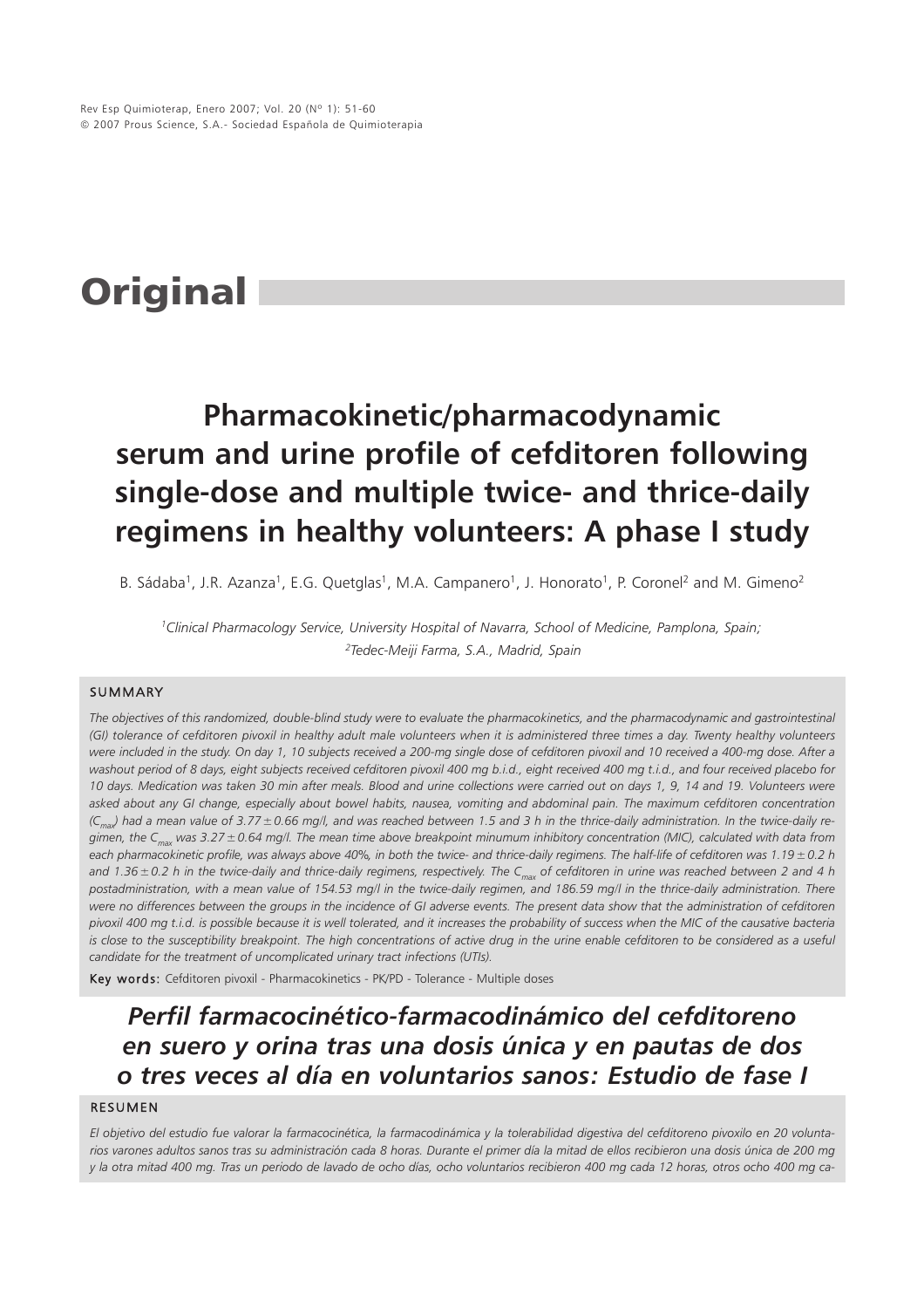*da 8 horas y cuatro placebo durante 10 días, siguiendo un diseño aleatorizado y doble ciego. La medicación se tomó 30 minutos después de las comidas. Se recogieron muestras de sangre y orina en los días 1, 9, 14 y 19. Se preguntó a los voluntarios si habían notado algún trastorno digestivo, sobre todo en sus hábitos intestinales, náuseas, vómitos o dolor abdominal. El valor medio de la concentración máxima de cefditoreno (Cmax) fue 3,77±0,66 mg/l y se alcanzó tras 1,5 a 3 horas con la administración tres veces al día. En el régimen de administración cada 12 horas la Cmax fue 3,27±0,64 mg/l. El tiempo medio por encima de la CMI calculado a partir de los datos derivados de cada perfil farmacocinético superó siempre el 40%, tanto cuando se administraba el fármaco cada 12 horas como cada 8 horas. La semivida del cefditoreno fue 1,19±0,2 horas y 1,36±0,2 horas para la administración cada 12 y cada 8 horas, respectivamente. La máxima concentración de cefditoreno en la orina se alcanzó entre 2 y 4 horas después de la administración, con un valor medio de 154,53 mg/l cuando se administraba cada 12 horas y 186,59 mg/l cuando se hacía cada 8 horas. No se encontraron diferencias en la incidencia de efectos adversos digestivos entre los grupos. Estos datos demuestran que se puede administrar 400 mg cada 8 horas, porque esta dosis se tolera bien y aumenta la probabilidad de tener éxito cuando la CMI de la bacteria causante se encuentra cerca del punto de corte de sensibilidad. Las elevadas concentraciones de fármaco activo en la orina permiten considerar al cefditoreno como un fármaco útil en el tratamiento de las infecciones de vías urinarias no complicadas.*

Palabras clave: Cefditoreno pivoxilo - Farmacocinética - FC/FD - Tolerabilidad - Dosis múltiples

#### **INTRODUCTION**

Cefditoren pivoxil is a third-generation oral cephalosporin developed by Meiji Seika Kaisha Ltd., Japan. It has a broad spectrum of activity, including both Gram-positive and -negative bacteria, and is stable to hydrolysis by many common β-lactamases. Cefditoren has demonstrated high bactericidal activity against *Haemophilus influenzae* and *Streptococcus pneumoniae* (1) and it is also highly active against *Moraxella catarrhalis* (2).

After oral administration, cefditoren pivoxil is rapidly and completely hydrolyzed to cefditoren by esterases on the intestinal wall. Its absolute bioavailability under fasting conditions is approximately 15-20% and increases when it is administered after a high-fat meal (2). Area under the curve (AUC) values obtained after postprandial administration of 200 mg cefditoren were 1.36 times higher than those obtained after preprandial administration of the same dose: mean values were 10.82 mg  $\times$  h/l and 7.93 mg  $\times$  h/l, respectively (3). The volume of distribution ( $V_d$ F) at steady state in healthy adults is 9.3 l, and binding of cefditoren to plasma proteins averages 88%. Cefditoren is predominantly eliminated by the kidneys as unchanged drug, with a renal clearance in healthy volunteers after multiple doses of 4.1-5.6 l/h. The elimination half-life of cefditoren is 1.5 h (2). Published data show linear pharmacokinetics of a single dose of 100-300 mg cefditoren (3) and no drug accumulation following 200, 400 or 600 mg b.i.d. doses (4).

The choice of an antibiotic to treat an infectious process is based on the microorganism susceptibility, because antimicrobial dosages have been designed to maintain plasma concentrations above the bacterial minimum inhibitory concentration (MIC) throughout the dosing interval. But in clinical practice there are many variables that modify the relationship between concentrations and bacterial susceptibility in each patient. This is the reason for the development of several related pharmacokinetic-pharmacodynamic indices, such as time above MIC  $(T > MIC)$ , maximum concentration  $(C_{\text{max}})/\text{MIC}$  and  $\text{AUC}_{0-24}/\text{MIC}$ . The time the antibiotic concentration exceeds the MIC of the bacteria is the principal pharmacokinetic/pharmacodynamic parameter for β-lactams (5, 6). Detailed data are available on the pharmacokinetics of single-dose and twice-daily cefditoren administration, but little data are available on the thrice-daily regimen. Published data show predose concentrations of approximately zero following two administrations (3). Therefore, in accordance with the clinical management of these infections, it is necessary to obtain more accurate data on real bacterial susceptibility.

The present study was designed to evaluate the pharmacokinetics and gastrointestinal (GI) tolerance of cefditoren pivoxil administered thrice-daily compared with a single dose and a twice-daily regimen in healthy adult male volunteers. Data of predose concentrations will allow a real T > MIC to be calculated, using the breakpoint of susceptibility.

#### PATIENTS AND METHODS Patients

Twenty healthy male volunteers aged 18-30 years (mean± SD:  $23.7 \pm 2.6$ ) and weighing  $73.8 \pm 7.9$  kg were enrolled in this 19-day study. The subjects were assessed as healthy by examination of medical history, physical examination, vital signs, 12-lead-electrocardiograph (ECG), and routine clinical laboratory tests performed 2 weeks prior to the study. Subjects were excluded if they had taken any drug during the 3-month period prior to the study, or if they were regular heavy drinkers or smokers.

The study was performed in accordance with the Declaration of Helsinki as well as ICH-Good Clinical Practice (GCP)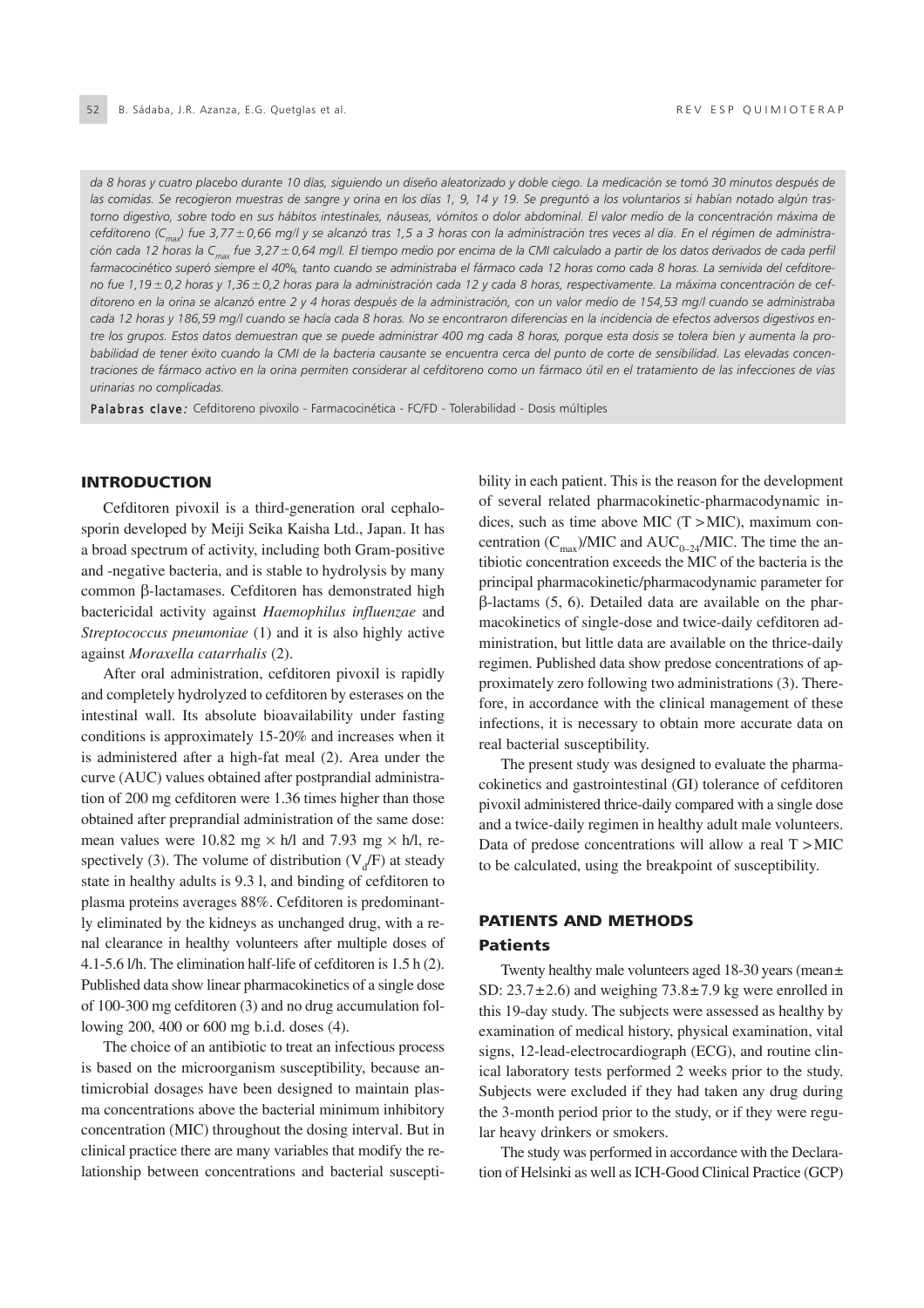guidelines, and was approved by the Navarra Research Ethics Committee. Written informed consent was obtained from all subjects prior to their inclusion in the trial. The study was conducted at the Phase I Unit of Navarra University.

The study was divided into two steps (Fig. 1). The first step (day 1) corresponded to single-dose administration, in which 10 volunteers received 200 mg of cefditoren, and 10 received 400 mg. After a washout period of 8 days, the second step which was randomized and double-blind was started (days 9-19). Eight volunteers received 400 mg cefditoren b.i.d, eight received 400 mg cefditoren t.i.d. and four received placebo for 10 days plus one additional dose on the morning of day 11. Medication was taken 30 min after meals.

Blood samples were collected at baseline and after drug administration at 30, 60, 90, 120 and 150 min, and at 3, 4, 6, 8 and 12 h on days 1, 9, 14 and 19. The collection at 12 h was not carried out with the thrice-daily regimen. During the multiple-dose period, samples were collected immediately before the morning dose on days 10, 12, 15 and 17 for additional trough values. Subjects fasted for at least 10 h before each sampling day. Urine samples were collected during the following intervals: 0-2, 2-4, 4-6, 6-8, 8-12 and 12- 24 hours on days 1, 9, 14 and 19.

#### Sample analysis

High-performance liquid chromatography (HPLC) was used to measure the plasma and urine concentrations of cefditoren; stationary phase: Nova-Pack  $C_{18}$ , 15 cm  $\times$  0.39 mm (Waters Corporation, Milford, USA); and mobile phase: 75% 0.05 M disodium hydrogen phosphate dehydrated and 25% acetonitrile, adjusted to pH 7.0 by the addition of orthophosphoric acid. The pump flow rate was 1.0 ml/min. Ultraviolet (UV) absorbance detection was used (maximum absorbance wavelength 295 nm). A Waters 700 WISP autosampler was used (Waters Corporation) and the integrator was a Maxima 820 Waters data system.

Plasma samples (0.5 ml) were prepared by mixing aliquots  $(25:75)$  of the specimen with acetonitrile; 25 µl of the working internal standard solution (aminopyrine, 0.1 mg/ml) was added to each sample. The samples were kept at room temperature and centrifuged at 2,500 rpm for 10 min. After a reduction in volume to approximately 200 µl at 30 °C under a stream of nitrogen, 25 µl of the supernatant was injected. The retention times of ceftidoren and aminopyrine were 5.5 and 11.9 min, respectively. The intra- and interday variability (SD/mean  $\times$  100) was <12.8% for plasma samples containing 0.05, 0.1, 0.5 and 1 mg/ml cefditoren (limit of quantification 0.05 mg/l).

Urine samples  $(0.5 \text{ ml})$  were spiked with 50  $\mu$ l of the working internal standard solution (aminopyrine, 0.1 mg/ml) and 900 µl of water. After mixing, an aliquot was transferred to HPLC microvials and 25 µl of the supernatant was injected onto HPLC. The intra- and interday variability was  $\langle 9.15\%$  for urine samples containing 10, 50 and 100  $\mu$ lg/ml cefditoren (limit of quantification 10 mg/l).

#### Pharmacokinetic evaluation

The  $C_{\text{max}}$  and the minimum concentration  $(C_{\text{min}})$  in plasma and the time to maximum drug concentration  $(t_{\text{max}})$  were obtained from the experimental values.

The values of the following pharmacokinetic parameters were derived by a noncompartmental method with Winonlin Standard Edition version 1.5 (Scientific Consulting, Inc. 1984-1997): half-life  $(t<sub>i</sub>)$ ; mean residence time (MRT); the AUC from time zero to the last sampling time  $(AUC_t)$ ; the AUC from time zero extrapolated to infinity  $(AUC_{\n\dots})$ ; relative total systemic clearance (Cl/F); and relative  $V_d$ /F.

A drug accumulation index was estimated from the  $AUC<sub>8</sub>$  or  $AUC<sub>12</sub>(R<sub>1</sub>)$  values on day 19 divided by the  $AUC<sub>8</sub>$ or  $AUC_{12}$  values on day 9 (first multiple dose administration).  $R_2$  and  $R_3$  ratios were also estimated from the  $C_{\text{max}}$ and  $C_{\text{min}}$  values on day 19 divided by the values on day 9



Figure 1. Study schedule.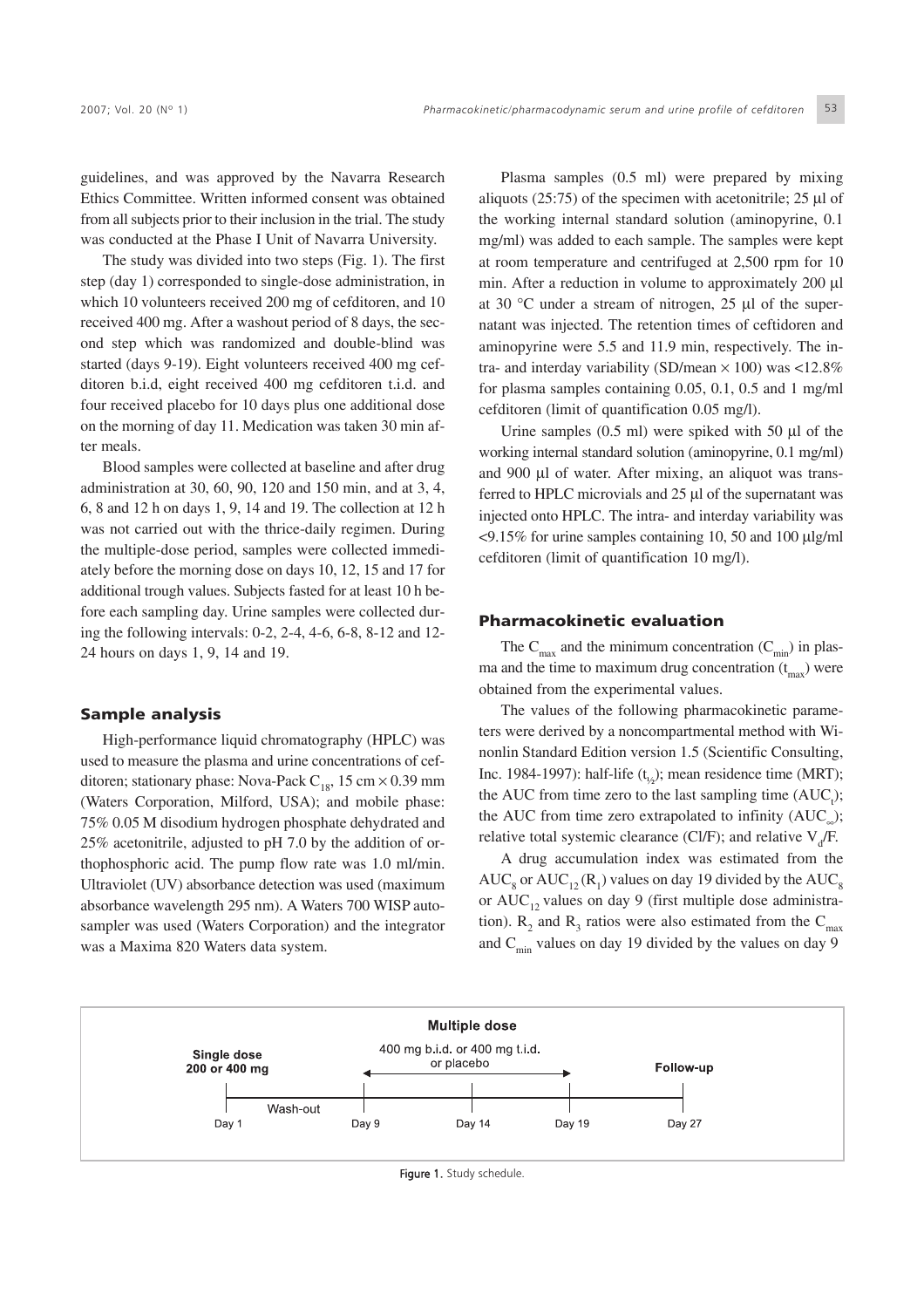Urinary excretion was calculated from the concentrations of cefditoren in the urine and the volumes of urine collected during each interval after drug administration.

#### Pharmacodynamic assessments

The time the antibiotic concentration exceeds the MIC of the bacteria was calculated for each pharmacokinetic profile (T > MIC). It was calculated between  $t_1$  and  $t_2$ , with t <sup>1</sup> corresponding to the time in which the concentration reaches the MIC during the absorption phase, and  $t<sub>2</sub>$  to the postadministration time in which the plasma concentration equals the MIC in the elimination phase (7). Different cefditoren MIC values (0.06, 0.125, 0.25, 0.5 and 1 mg/l) observed with *S. pneumoniae* were used for estimations (2, 8). The postantibiotic effect was also considered in calculating the  $T > MIC$  (9-11).

#### Safety evaluation

At each visit, all adverse events, either observed by the investigator or spontaneously reported by the subject, were recorded.

One of the main study objectives was the evaluation of GI tolerance. Volunteers were asked extensively about any GI change, especially about modifications of the bowel habits, nausea, vomiting or abdominal pain. Volunteers were asked to state their normal bowel habits before their participation in the study. During the investigation, the volunteers recorded the time of all bowel movements from 24 h before the first dose until 24 h after the final dose. The following characteristics of the stool (as observed by the volunteer) were recorded as a questionnaire: consistency (watery, soft, formed or hard) and colour (black, brown, tan or other).

GI side effects were graded as shown in Table 1. Partial and total scores were recorded on each day of the study. Partial score was calculated for each symptom (nausea, vomiting, diarrhea and abdominal pain) multiplying the score by the number of the days of duration, adding three points if worsening, four in case of additional severity criteria or subtracting three points in the case of improvement. The total score for each day was the combination of the partial score for each symptom. A total score lower than four was considered normal; a score of four to eight was mild; nine to 14 was moderate; and a score >15 was severe.

The safety profile of the drug was evaluated by clinical (physical examination, including ECG) and blood and urine analytical parameters. Symptom evaluation, physical examination, hematological and blood biochemical analysis, and urinalysis were carried out prior to the single dose; prior to the first administration of the multiple dose regimen; on days 14 and 19 prior to drug administration; and 7 days after the end of the treatment.

#### Statistical methods

The data were analyzed using the statistical program SPSS (version 11, SPSS Inc Chicago, US. 1989-2001).

The main parameters for the assessment of the dose proportionality of cefditoren after a single-dose administration were AUC<sub>∞</sub> and C<sub>max</sub>. The values of AUC and C<sub>max</sub> were logarithmically transformed by assuming a log-normal distribution. Geometric means and 95% confidence intervals (CI) were calculated from the means and the 95% CI of the transformed values by exponentiation. A oneway analysis of variance (ANOVA) with the factor dose was performed on the logarithmically transformed and dosenormalized values of AUC and  $C_{\text{max}}$  to test the dose proportionally.

The parameters obtained for each dose regimen in the three kinetic days (days 9, 14 and 19) were compared using an ANOVA of one factor. Additionally, the comparison between both dose regimens was carried out day by day, using a Student's *t*-test for independent data.

The total percentage excreted in urine in each interval after cefditoren single-dose administration was analyzed using Student's *t*-test for independent data. The level of statistical significance was set at  $\alpha = 0.05$ . Moreover, an ANOVA of two factors was applied in each treatment, considering as sources of variation the volunteers and the kinetic days (days 9, 14 and 19).

| Table 1. Grading of gastrointestinal adverse events. |                                                          |                                             |                                         |                                                     |  |
|------------------------------------------------------|----------------------------------------------------------|---------------------------------------------|-----------------------------------------|-----------------------------------------------------|--|
| Score                                                |                                                          |                                             |                                         | Additional severity criteria                        |  |
| Nausea                                               | Mild and $< 60$ min                                      | Moderate and 1-4 h                          | Severe and $>4$ h                       | Weight loss                                         |  |
| <b>Vomiting</b>                                      | $1$ /dav                                                 | $2$ /dav                                    | $\geq$ 3/dav                            | Weight loss                                         |  |
| Diarrhea<br>Abdominal pain                           | Soft or watery stools $\leq 3$ /day<br>Mild $(< 60$ min) | 4-5 watery stools/day<br>Moderate $(1-4 h)$ | >5 watery stools/day<br>Severe $(>4 h)$ | Bleeding or weight loss<br>Neurovegetative features |  |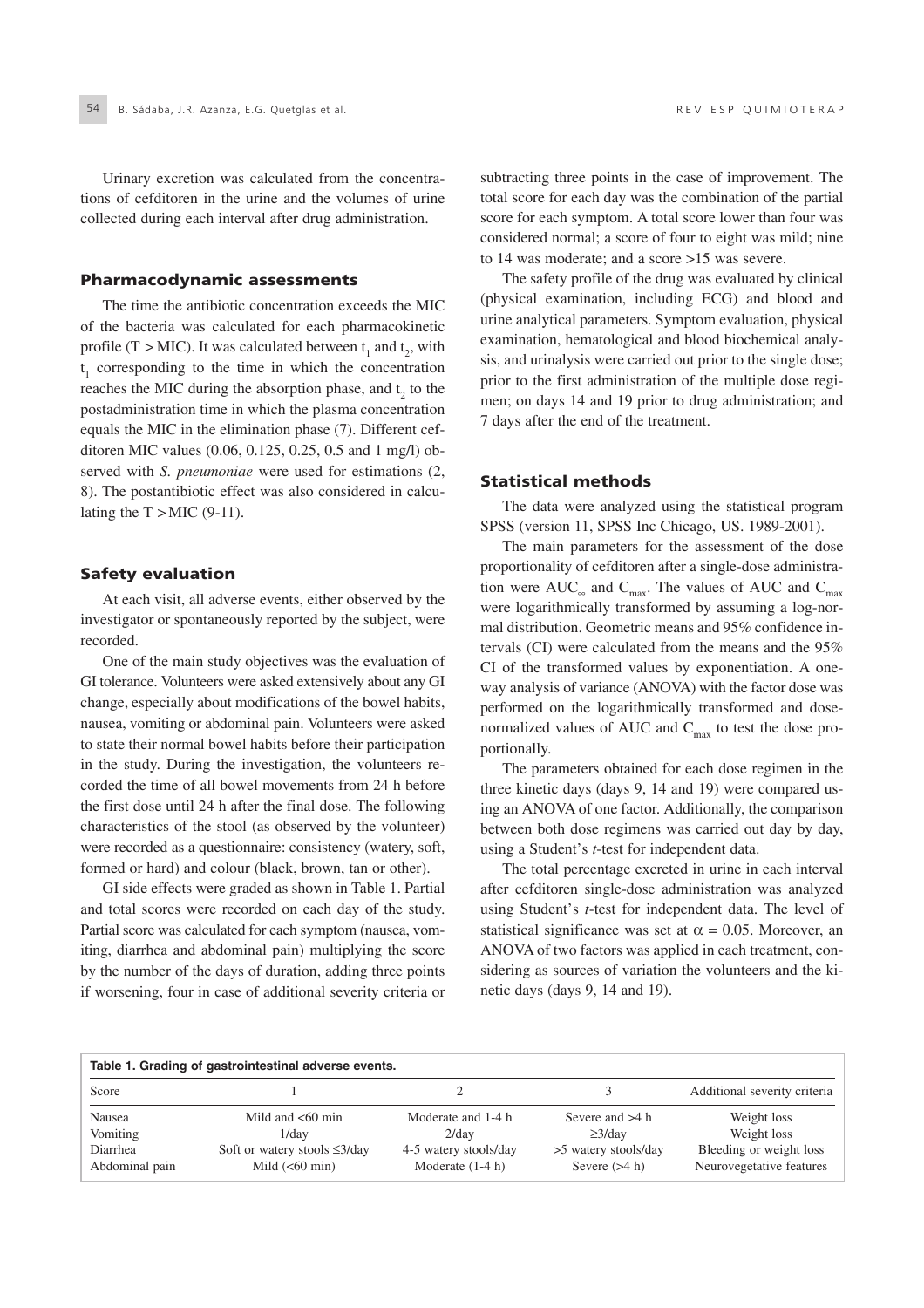Both dose regimens were compared day by day by using Student's *t*-test for independent data. The incidence of adverse events was compared between groups using the Mantel-Haenszel test.

#### RESULTS

All 20 subjects completed the study and were evaluated for safety. One subject from the 400 mg twice-daily dose group developed diarrhea and was excluded from the study on the seventh day of treatment. The remaining 19 subjects completed the treatment as planned.

#### Single dose of cefditoren 200 mg

The peak concentrations of cefditoren in plasma were reached around 2 h postdose. Mean  $C_{\text{max}}$  was  $2.3\pm0.9$  mg/l and a mean AUC<sub>∞</sub> of  $6.98 \pm 2.6$  mg  $\times$  h/l was obtained. The elimination half-life with 200 mg was  $1.33\pm0.23$  h. The MRT was  $3.08 \pm 0.34$  h, and relative plasma clearance and relative distribution volume was  $32.91 \pm 13.46$  l/h and  $60.01 \pm$ 15.45 l, respectively.

The amount of cefditoren excreted in the urine during a 24-h period, expressed as percentage of dose, was  $12.77 \pm 2.96\%$ .

#### Single dose of cefditoren 400 mg

The  $C_{\text{max}}$  of cefditoren in plasma was reached 2 h postdose and was  $3.7\pm0.7$  mg/l. The value normalized by dose was the same as that observed with the 200-mg dose  $(p > 0.05)$ .

A mean AUC<sub>∞</sub> of 12.5±1.6 mg × h/l was obtained, double that of the 200-mg dose. The elimination half-life was  $1.54\pm0.20$  h. Although some statistically significant differences were observed in the half-lives of the 200- and 400-mg dose  $(p=0.048)$ , the difference in absolute values between both half-lives was small (15 min). The MRT was  $3.59\pm0.55$  h, which was statistically significantly different to the 200-mg dose  $(p=0.022)$ . Relative plasma clearance and  $V_d$  reached mean values of  $32.45 \pm 4.93$  l/h and  $72.05 \pm 14.49$  l, respectively. Both parameters were similar to values observed with the 200-mg dose.

The amount of cefditoren excreted in the urine in 24 h was 18.24±5.15%, there being a statistically significant difference in the amount excreted between the 200- and 400-mg dose (*p*=0.009).

#### Multiple dose cefditoren 400 mg twice-daily

After the administration of cefditoren 400 mg b.i.d., the  $C_{\text{max}}$  ranged between 2.43 and 4.48 mg/l and it was reached between 1 and 3 h. The  $AUC_t$  obtained with this dose ranged from 6.79 and 15.81 mg  $\times$  h/l (Table 2). The concentration values 12 h after the administration were invariable throughout the treatment, with a mean value of  $0.053 \pm 0.021$  mg/l in the twice-daily regimen. No statistically significant variations of the pharmacokinetic parameters were observed throughout the treatment in the plasma or urine parameters.

The amount of cefditoren excreted in the urine, expressed as a percentage of the administered dose, ranged between 4.03 and 21.35% during the study, without statistically significant differences (*p*=0.74). Maximum cefditoren concentration in urine was observed in the 2-4 h postadministration interval. Data for the concentrations are shown in Table 3 and in Figure 2.

| Table 2. Pharmacokinetic parameters of cefditoren 400 mg<br>b.i.d. on administration days 9, 14 and 19. |                   |                   |                    |  |
|---------------------------------------------------------------------------------------------------------|-------------------|-------------------|--------------------|--|
| Multiple-dose<br>cefditoren                                                                             |                   |                   |                    |  |
| 400 mg t.i.d.                                                                                           | Day 9             | Day 14            | Day 19             |  |
| $t_{max}$ (h)                                                                                           | $2.00*$           | 1.75              | 2.00               |  |
|                                                                                                         | $(1.00-3.00)$     | $(1.50-2.50)$     | $(1.50 - 2.50)$    |  |
| $C_{\text{max}}$ (mg/l)                                                                                 | $3.34 \pm 0.65$   | $3.44 \pm 0.58$   | $3.00 \pm 0.71$    |  |
|                                                                                                         | $(2.56-4.26)$     | $(2.86 - 4.48)$   | $(2.43 - 4.37)$    |  |
| $AUC_{t}$ (mg $\times$ h/l)                                                                             | $11.90 \pm 3.28$  | $10.18 \pm 2.26$  | $10.00 \pm 2.23$   |  |
|                                                                                                         | $(7.58 - 15.81)$  | $(7.67 - 14.28)$  | $(6.79-12.55)$     |  |
| $AUC_{\infty}$ (mg $\times$ h/l)                                                                        | $11.99 \pm 3.30$  | $10.27 \pm 2.28$  | $10.10 \pm 2.18$   |  |
|                                                                                                         | $(7.64 - 15.90)$  | $(7.81 - 14.43)$  | $(7.02 - 12.59)$   |  |
| Vd/F(1)                                                                                                 | $70.41 \pm 21.37$ | $80.28 \pm 12.20$ | $79.03 \pm 20.44$  |  |
|                                                                                                         | $(47.20 - 111.3)$ | $(60.10 - 98.10)$ | $(57.30 - 115.30)$ |  |
| Cl/F (l/h)                                                                                              | $35.94 \pm 10.87$ | $40.56 \pm 8.38$  | $41.37 \pm 9.66$   |  |
|                                                                                                         | $(25.20 - 52.3)$  | $(27.70 - 51.20)$ | $(31.80 - 56.90)$  |  |
| $t_{1/2}$ (h)                                                                                           | $1.37 \pm 0.14$   | $1.39 \pm 0.17$   | $1.33 \pm 0.16$    |  |
|                                                                                                         | $(1.11 - 1.51)$   | $(1.08-1.60)$     | $(1.15-1.60)$      |  |
| MRT(h)                                                                                                  | $3.54 \pm 0.62$   | $3.15 \pm 0.27$   | $3.06 \pm 0.42$    |  |
|                                                                                                         | $(2.88 - 4.72)$   | $(2.78 - 3.55)$   | $(2.65 - 3.90)$    |  |
| $Ae$ (mg)                                                                                               | $58.24 \pm 15.49$ | $52.23 \pm 16.64$ | $57.78 \pm 17.84$  |  |
|                                                                                                         | $(30.73 - 77.84)$ | $(16.14 - 68.06)$ | $(33.58 - 85.39)$  |  |
| Percentage                                                                                              |                   |                   |                    |  |
| recovered                                                                                               |                   |                   |                    |  |
| in urine $(\% )$                                                                                        | $14.56 \pm 3.87$  | $13.06 \pm 4.16$  | $14.44 \pm 4.46$   |  |
|                                                                                                         | $(7.68-19.46)$    | $(4.03 - 17.02)$  | $(8.40 - 21.35)$   |  |

\*t<sub>max</sub>: median (range); C<sub>max</sub>: highest drug concentration, AUC<sub>1</sub> area under the plasma drug concentration-time curve from time zero to the last sampling time; AUC : AUC from time zero extrapolated to infinity;  $V_d$ F: relative volume of distribution; CL/F: relative total systemic clearance;  $t_{1/2}$  half-life; MRT: mean residence time; Ae: cumulative amount of drug excreted unchanged in the urine.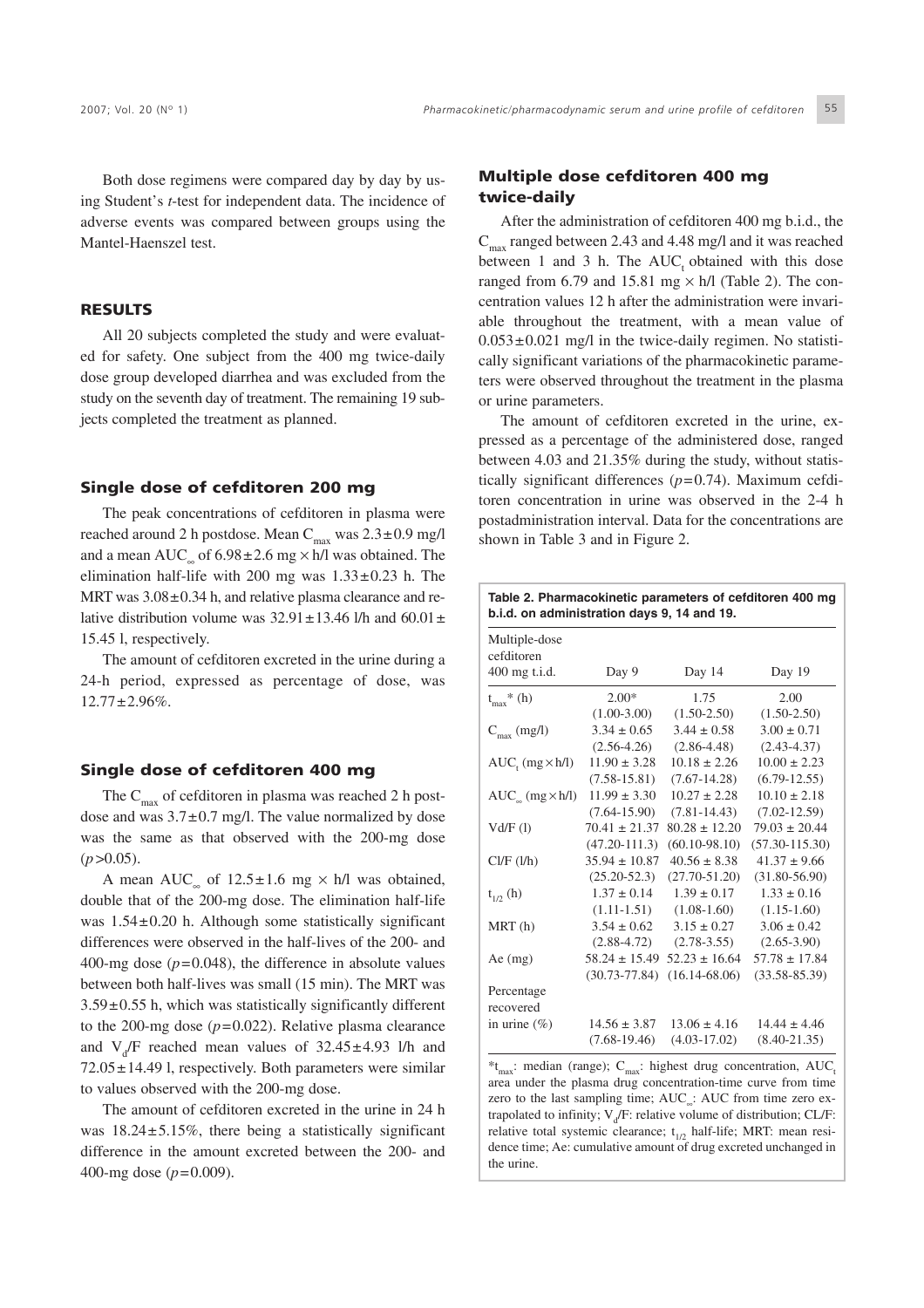| Table 3. Mean (SD) urine concentrations of cefditoren in single- and multiple-dose regimens (mg/l). |                    |                    |                               |                      |  |
|-----------------------------------------------------------------------------------------------------|--------------------|--------------------|-------------------------------|----------------------|--|
| Interval (h)                                                                                        | $200 \text{ mg}$   | $400$ mg           | $400 \text{ mg}/12 \text{ h}$ | $400 \text{ mg/s}$ h |  |
| $0 - 2$                                                                                             | $67.31 \pm 46.13$  | $105.21 \pm 53.64$ | $109.25 \pm 53.49$            | $162.05 \pm 66.65$   |  |
|                                                                                                     | $(15.5 - 144.4)$   | $(49.9 - 165.8)$   | $(5.1-191.8)$                 | $(38.2 - 296.3)$     |  |
| $2 - 4$                                                                                             | $109.56 \pm 67.47$ | $186.47 \pm 79.94$ | $154.53 \pm 92.98$            | $186.59 \pm 106.95$  |  |
|                                                                                                     | $(34.22 - 278.3)$  | $(62.5 - 338.2)$   | $(23.9 - 321.8)$              | $(34.8 - 393.6)$     |  |
| $4-6$                                                                                               | $45.04 \pm 41.36$  | $96.67 \pm 46.18$  | $77.87 \pm 59.50$             | $100.08 \pm 40.10$   |  |
|                                                                                                     | $(1.8-148.5)$      | $(11.5-172.5)$     | $(5.6-227.3)$                 | $(53.1 - 236.6)$     |  |
| $6 - 8$                                                                                             | $16.67 \pm 13.08$  | $37.18 \pm 16.71$  | $46.20 \pm 25.94$             | $32.80 \pm 11.38$    |  |
|                                                                                                     | $(4.44 - 51.1)$    | $(2.8-63.1)$       | $(9.6 - 125.3)$               | $(11.2 - 52.2)$      |  |
| $8 - 12$                                                                                            | $2.23 \pm 2.35$    | $12.69 \pm 16.88$  | $14.11 \pm 22.61$             | $6.15 \pm 2.69^*$    |  |
|                                                                                                     | $(0-8.2)$          | $(0.5 - 56.0)$     | $(1.2 - 109.3)$               | $(3.1 - 10.6)$       |  |
| $12 - 24$                                                                                           | $0.27 \pm 0.38$    | $5.05 \pm 11.14$   | $1.6 \pm 2.2^*$               | $1.44 \pm 3.16^*$    |  |
|                                                                                                     | $(0-1)$            | $(0-36.2)$         | $(0-4.7)$                     | $(0-4.1)$            |  |

T > MIC values for the twice-daily administration are shown in Table 4.

#### Multiple dose cefditoren 400 mg three times daily

Mean plasma levels of cefditoren in healthy male volunteers after the multiple-dose administration of the 400 mg dose in two or three administration regimens are shown in Figure 3. The pharmacokinetic parameters after the administration of the thrice-daily 400-mg dose of cefditoren are presented in Table 5. The mean value of  $C_{\text{max}}$  of cefditoren did not change significantly throughout the treatment, and was reached at the same time each day. The maximum concentration ranged between 2.53 and 5.96 mg/l, and was reached between 1.5 and 3 h. Nineteen volunteers showed plasma concentrations of cefditoren higher than 0.125 mg/l 30 min after the first administration. Mean trough value was  $0.297 \pm 0.20$  mg/l, with no statistical differences between days ( $p=0.072$ ). The mean value of the AUC<sub>t</sub> on the



Figure 2. Mean cefditoren urine concentrations in multiple doses on administration day 9, 14 and 19.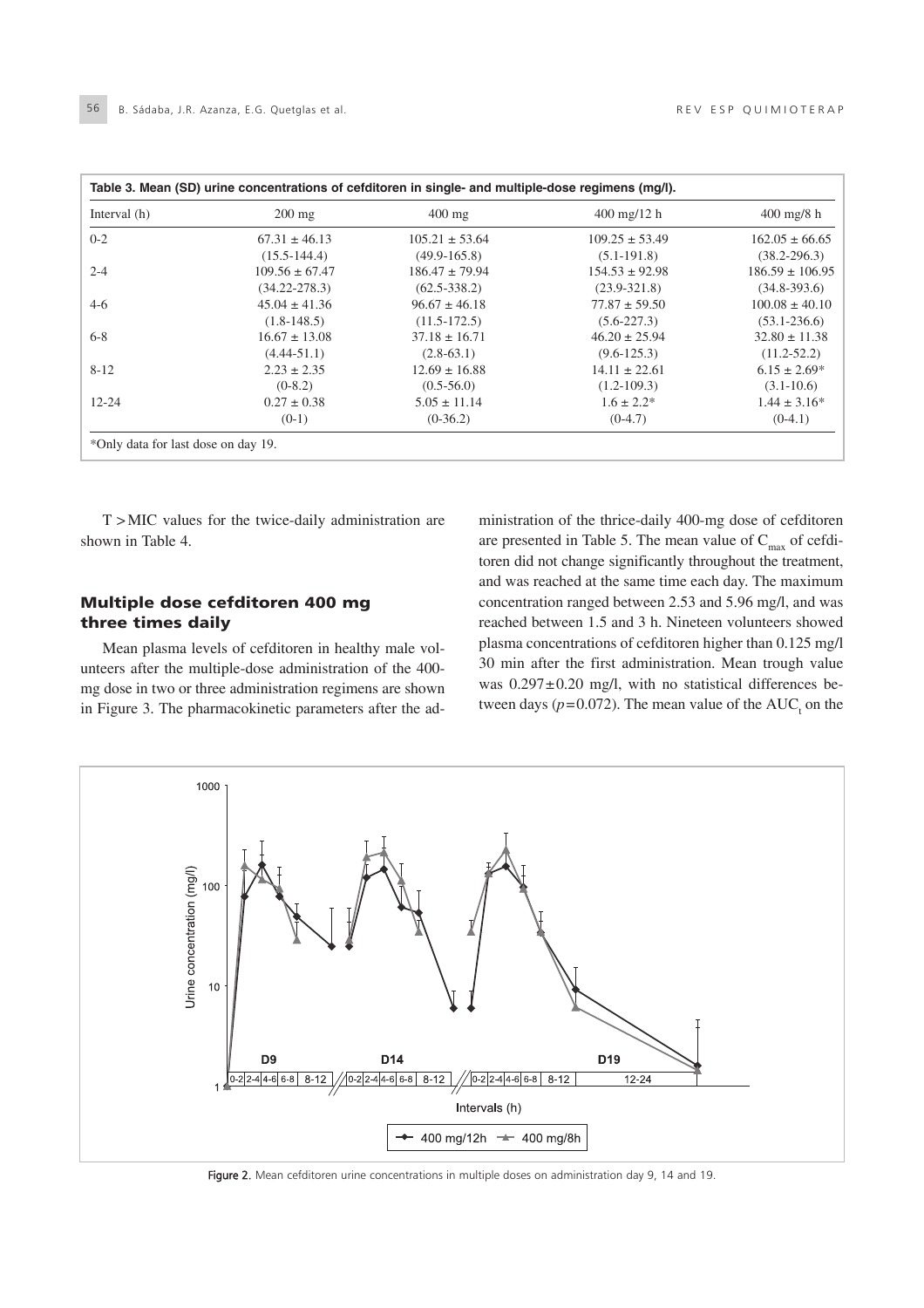| S. pneumoniae.                                                          |              |          |             |            |      |
|-------------------------------------------------------------------------|--------------|----------|-------------|------------|------|
|                                                                         |              |          | MIC (mg/l)  |            |      |
| Cefditoren regimen                                                      | ≤0.06 $(\%)$ | 0.125(%) | $0.25~(\%)$ | $0.5~(\%)$ | 1(%) |
| 400 mg t.i.d.                                                           | 100          | 99.7     | 91.6        | 75.4       | 58.7 |
| $400$ mg b.i.d.                                                         | 94.4         | 81.2     | 67.6        | 55.6       | 44.1 |
| Accumulated susceptible strains related to MIC $(\%)$ ARISE study $(8)$ |              |          |             |            |      |
|                                                                         | 71.1         | 75.2     | 82.7        | 94         | 99.8 |
| If postantibiotic effect is considered (9-12)                           |              |          |             |            |      |
| $400$ mg t.i.d.                                                         | 100          | 100      | 99.3        | 92.1       | 77.2 |
| $400$ mg b.i.d.                                                         | 98.2         | 91.8     | 79.6        | 67.6       | 56.2 |

**Table 4. Time above minimum inhibitory concentration (MIC) (%) of both cefditoren doses in relation to different MICs of**

first day of the study was  $11.72 \pm 1.68$  mg x h/l, with no significant variations during the treatment. Values of  $AUC<sub>t</sub>$ ranged between 8.98 and 16.95 mg  $\times$  h/l. Accumulation was not observed throughout the treatment, with mean rates of R<sub>1</sub>:  $0.97\pm0.16$ ; R<sub>2</sub>:  $1\pm0.2$ ; and R<sub>3</sub>:  $0.76\pm0.22$ . The relative plasma clearance and the  $V_d$ F were invariable during the treatment, showing no interindividual differences. Minimal variations in the MRT were observed throughout the treatment. However, some differences were observed regarding the elimination half-life and the elimination rate, with some significant statistical variations throughout the treatment. Considering the absolute values and taking into account the behavior of the drug, this difference does not seem to be relevant (15 min).

The amount of cefditoren excreted in the urine, expressed as a percentage of the administered dose, ranged between 9.09 and 21.15% during the study, with statistically significant differences (*p*=0.42) between days 9 and 14. Maximum cefditoren concentration in the urine was observed in the 2-4 h postadministration interval. Data of concentrations is shown in Table 3 and in Figure 2.

T > MIC values for thrice-daily administration are shown in Table 3.



Figure 3. Mean cefditoren plasma concentrations in multiple dose on administration day 9, 14 and 19, and predose values on second treatment day 10, 12, 15 and 17.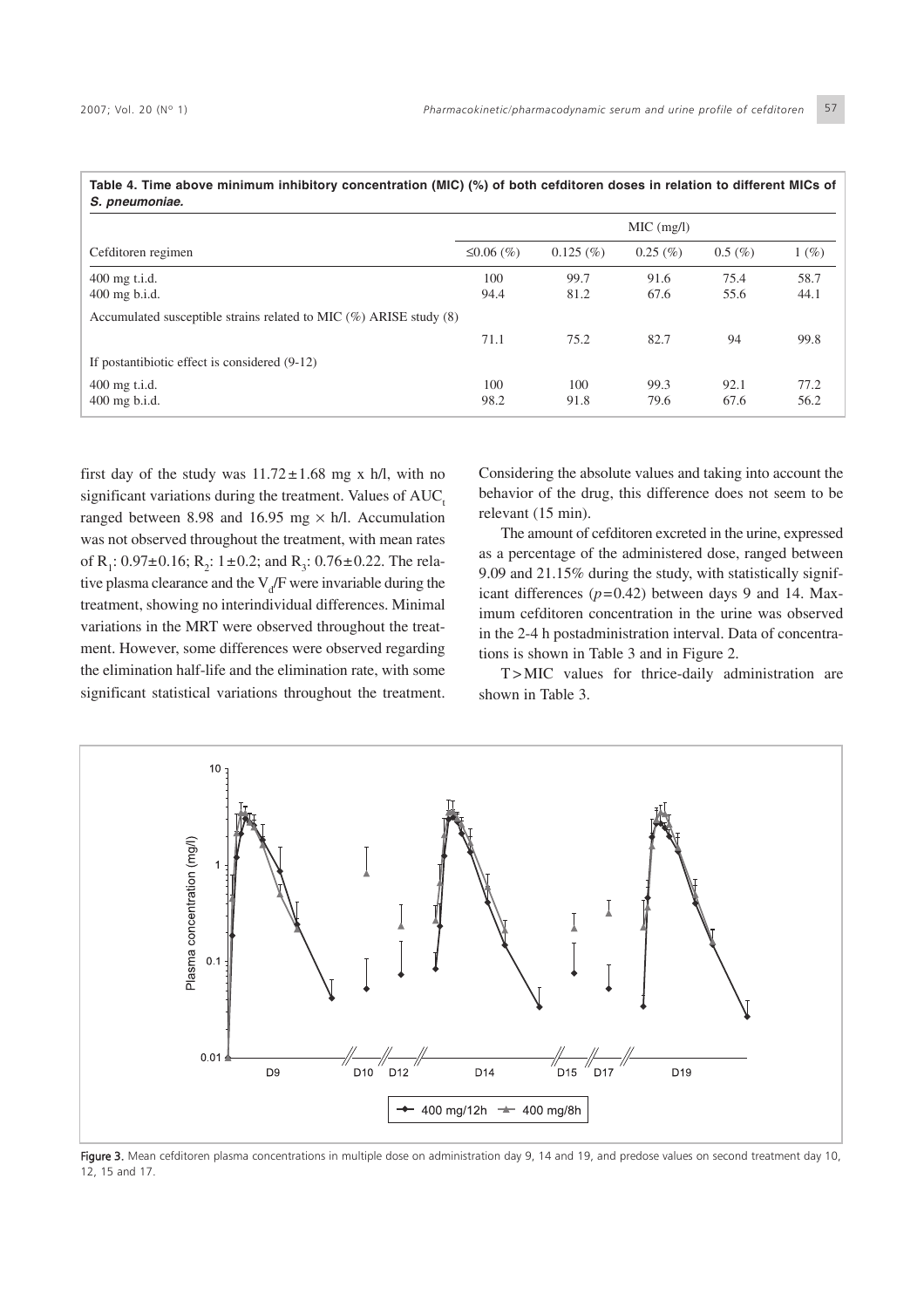| t.i.d. on administration days 9, 14 and 19. |                   |                   |                   |  |
|---------------------------------------------|-------------------|-------------------|-------------------|--|
| Multiple-dose<br>cefditoren                 |                   |                   |                   |  |
| 400 mg t.i.d.                               | Day 9             | Day 14            | Day 19            |  |
| $t_{max}$ (h)*                              | 1.52              | $\overline{c}$    | 2.01              |  |
|                                             | $(1.48-2)$        | $(1.50-3)$        | $(1.50-2.5)$      |  |
| $C_{\text{max}}$ (mg/l)                     | $3.87 \pm 0.84$   | $3.98 \pm 0.57$   | $3.80 \pm 0.97$   |  |
|                                             | $(2.53-4.83)$     | $(3.27 - 5.12)$   | $(2.95-5.96)$     |  |
| $AUC_{t} (mg \times h/l)$                   | $11.72 \pm 1.68$  | $12.69 \pm 1.90$  | $11.40 \pm 2.59$  |  |
|                                             | $(9.05 - 13.63)$  | $(10.95 - 16.42)$ | $(8.98 - 16.95)$  |  |
| $AUC_{\infty} (mg \times h/l)$              | $12.18 \pm 1.76$  | $13.10 \pm 1.93$  | $11.69 \pm 2.69$  |  |
|                                             | $(9.26 - 14.14)$  | $(11.26 - 16.7)$  | $(9.13 - 17.48)$  |  |
| $V_A/F(I)$                                  | $70.15 \pm 12.62$ | $59.81 \pm 8.65$  | $62.08 \pm 12.03$ |  |
|                                             | $(57.20 - 88.8)$  | $(40.90 - 67.2)$  | $(44.00 - 77.2)$  |  |
| Cl/F (l/h)                                  | $33.50 \pm 5.24$  | $31.08 \pm 4.15$  | $35.54 \pm 6.83$  |  |
|                                             | $(28.30 - 43.2)$  | $(24.00-35.5)$    | $(22.90-43.8)$    |  |
| $t_{1/2}$ (h)                               | $1.46 \pm 0.2$    | $1.34 \pm 0.14$   | $1.22 \pm 0.13$   |  |
|                                             | $(1.23 - 1.87)$   | $(1.18-1.62)$     | $(1.06-1.41)$     |  |
| MRT(h)                                      | $3.17 \pm 0.34$   | $3.11 \pm 0.40$   | $3.08 \pm 0.24$   |  |
|                                             | $(2.79 - 3.70)$   | $(2.75-3.96)$     | $(2.86 - 3.55)$   |  |
| Ae $(mg)$                                   | $55.75 \pm 7.49$  | $67.47 \pm 8.15$  | $57.64 \pm 11.58$ |  |
|                                             | $(45.58 - 64.85)$ | $(57.14 - 84.59)$ | $(36.38 - 72.05)$ |  |
| Percentage<br>recovered                     |                   |                   |                   |  |
| in urine $(\% )$                            | $13.94 \pm 1.87$  | $16.87 \pm 2.04$  | $14.41 \pm 2.89$  |  |
|                                             | $(11.39-16.21)$   | $(14.28 - 21.15)$ | $(9.09 - 18.01)$  |  |

**Table 5. Pharmacokinetic parameters of cefditoren 400 mg**

 $t_{\text{max}}$ : time to maximum concentration;  $C_{\text{max}}$ : highest drug concentration,  $AUC<sub>t</sub>$  area under the plasma drug concentration-time curve from time zero to the last sampling time; AUC∞: AUC from time zero extrapolated to infinity;  $V_d$ F: relative volume of distribution; Cl/F: relative total systemic clearance;  $t_{1/2}$  half-life; MRT: mean residence time; Ae: cumulative amount of drug excreted unchanged in the urine.

\*Median (range).

#### Comparison of both multiple-dose regimens

The pharmacokinetic parameters were compared day by day for both dose regimens and no statistically significant differences were observed between them except for the  $C_{\text{max}}$ that was higher when cefditoren was administered three times a day. Similarly, the  $C_{\text{min}}$  was higher when cefditoren was administered three times a day, with a mean of 0.243 mg/l higher (CI 95%: 0.164-0.322 mg/l).

There were no statistically significant differences in the accumulation rates between either regimen doses.

Statistical differences among the cumulative percentage of the excreted drug in urine between each day of both dosage regimens were observed only on day 14 (*p*=0.035).

T > MIC calculated with data from each pharmacokinetic profile was higher in the thrice-daily regimen. T > MIC values of both cefditoren pivoxil regimens are shown in Table 4. If the postantibiotic effect is considered, higher values of efficacy can be established with both dose regimens (Table 4).

#### Safety

Twelve volunteers reported twelve adverse events: two headache and 10 GI events. Following the criteria previously established, the GI adverse events were classified as mild, with the exception of two cases of a combination of diarrhea and abdominal pain that were considered moderate, and one case classified as severe diarrhea. This volunteer recovered 3 days after discontinuation. In the remaining subjects, the symptoms resolved spontaneously and the treatment continued without any remedial action.

The evaluation of the intensity of GI effects showed the following results: one of the 20 volunteers scored over 15 points; two volunteers reached 10 points; four scored 5-8 points; nine scored 1-4 points; and four had 0 points.

There were no adverse events during the single-dose step, and only one case of dyspepsia was observed during the placebo treatment.

There were no differences between groups in the incidence of GI events.

Comparison of the analytical parameters between the different dosage regimens did not show significant differences, with the exception of a reduction in the hemoglobin count, serum creatinine, glucose, uric acid or alkaline phosphatase. Most values obtained were normal and did not seem to be clinically significant. Physical examination and ECG showed no abnormality in the volunteers and no apparent changes before and after treatment were observed.

#### **DISCUSSION**

From a pharmacokinetic point of view, cefditoren is a drug with linear behavior, showing a good linear relationship between the AUC<sub>∞</sub> and C<sub>max</sub> after the administration of a single dose of cefditoren 200 mg and 400 mg. Other authors have observed linearity between 100 and 300 mg (3).

The AUC<sub>∞</sub> and C<sub>max</sub> following both dosage regimens (400 mg b.i.d. and 400 mg t.i.d.) were similar during the different days, although the dose interval was different, since the dose was the same and there was no drug accumulation.

The pharmacokinetic parameters obtained  $(C_{\text{max}}, t_{\text{max}})$ t <sup>½</sup> and AUC) correspond to those described in the literature (3, 12-15). However, the estimated  $V<sub>d</sub>/F$  and renal clearance values appear to be falsely increased when compared with the rest of the β-lactams and with published data  $(16)$ , and it should be taken into account that they are estimated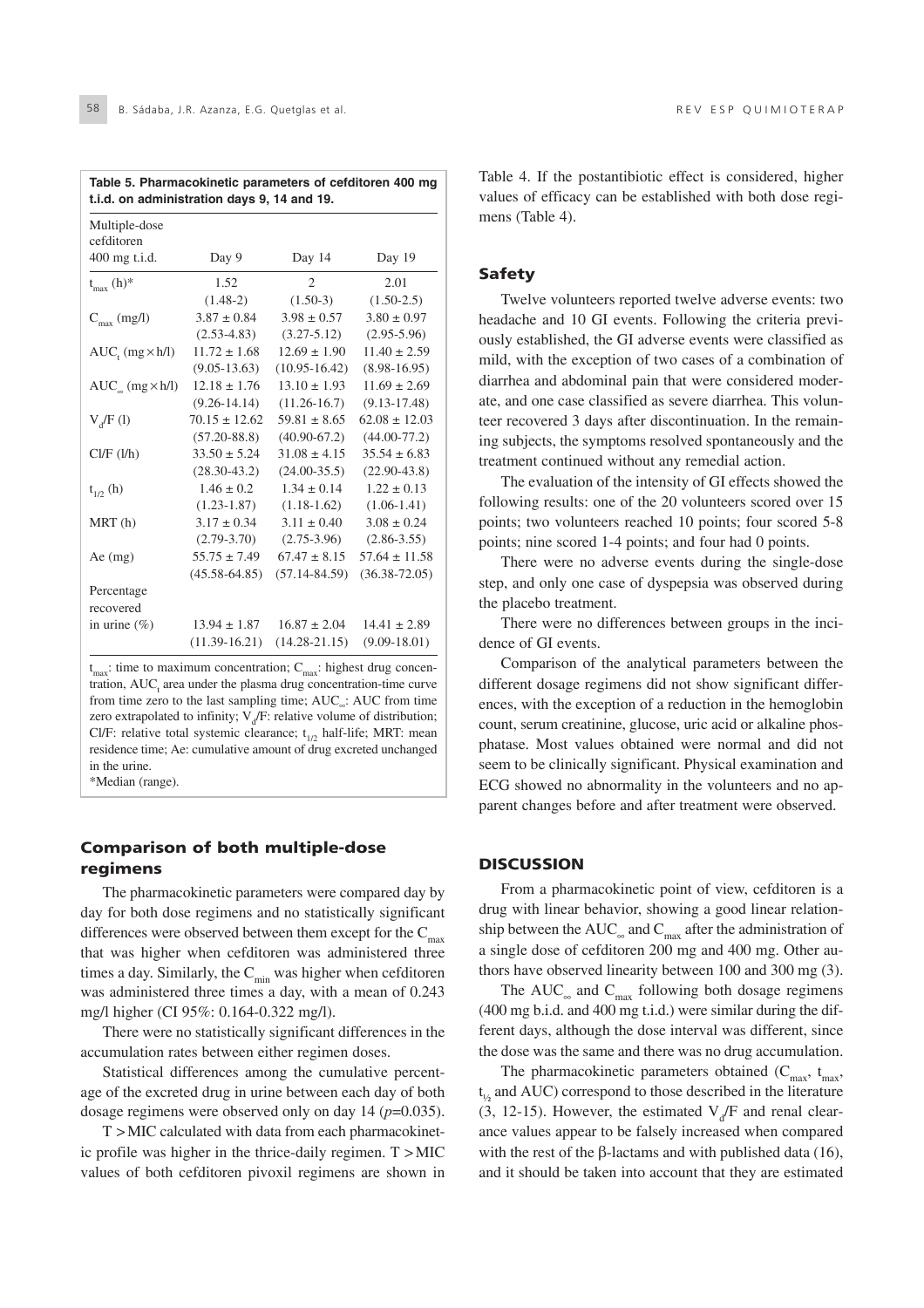parameters that depend on the real bioavailability. Further study is required to determine the bioavailability of cefditoren pivoxil through a pharmacokinetic study of its intravenous administration, or to determine whether the value of these parameters is related, since they depend on the real value of relative bioavailability.

In the multiple-dosage regimens, the elimination halflife was the same as that observed after the single dose, with a mean value of 1 h (1.06-1.23 h); this was in accordance with other studies (12-15).

The urinary elimination of unaltered cefditoren was approximately 30% of the administered dose (range: 4.03- 26.34%). According to the sponsor's data, the bioavailability of cefditoren is 15-20% in fasting conditions (17). Therefore, it is possible that the entire absorbed drug was later eliminated in the urine and that the percentage of dose excreted (approximately 20%) corresponds to its bioavailability.

In order to compare the appropriate dosage regimen based on pharmacokinetic parameters, several factors have been proposed to explain the pharmacodynamic interaction between the antibiotic and the microorganism at the infection site. This has enabled several relationships between pharmacokinetic parameters and measures of antimicrobial activity to be evaluated. For β-lactams the principal pharmacokinetic/pharmacodynamic parameter is the T > MIC. Different studies have proposed the need to maintain plasma concentrations of β-lactams above the bacterial MIC throughout almost half of the dosing interval (18), because the postantibiotic effect plays an important role in antibacterial activity. For cefditoren, a postantibiotic effect of 1-2 h has been described against penicillin-susceptible and -resistant strains of *S. pneumoniae*, *Staphylococcus pyogenes* and β-lactamase-negative *M. catarrhalis* strains (19). The administration of cefditoren twice a day is sufficient to reach plasma concentrations above MIC for almost 81% and 44% of the administration interval, if the MIC value is ≤0.125 mg/l or 1 mg/l, respectively. Wellington and Curran estimated a  $T > MIC$  above 2 or 1 mg/l of 5.3-6.7 hours with the same dose (2). If the postantibiotic effect is considered, the  $T > MIC$  will exceed 1 mg/l for almost half of the dosing interval, as Cars proposes (18). Although nowadays there are no established breakpoints by the Clinical and Laboratory Standards Institute (CLSI) or the European Committee on Antimicrobial Susceptibility Testing (EUCAST), the above results endorse the susceptibility breakpoints approved by the Spanish Agency during the registration procedure in Europe (S  $\leq 0.5$  mg/l, R  $>$ 1), which are more realistic than the ones proposed previously by the Food and Drug Administration (FDA) (S 0.125, R >0.25). Other au-

thors consider it necessary to maintain plasma concentrations above MIC for the whole dosing interval (20-23). The administration of cefditoren three times a day increases the T > MIC in an appreciable manner, and could be of interest when a microorganism has an MIC in the upper limit of susceptibility. It is then possible to increase the time in which plasma concentration exceeds the MIC during the dosing interval using a thrice-daily administration of cefditoren.

Cefditoren shows excellent activity against *Escherichia coli,* the main causative pathogen of uncomplicated urinary tract infections (UTIs). A recent study that evaluated the *in vitro* activity of cefditoren against 199 *E. coli* strains showed  $MIC<sub>50</sub>$  and  $MIC<sub>90</sub>$  values of cefditoren against this pathogen of 0.25 and 0.5 mg/l, respectively (24). In another recent survey of *E. coli* isolates with different resistance phenotypes (25), cefditoren showed MIC values much lower than urine concentrations even against quinolone-resistant strains.

Mean urinary elimination of cefditoren as unchanged drug after single oral doses of 200 mg and 400 mg were 13% and 18%, respectively. The administration of these doses resulted in concentrations of cefditoren in urine higher than the susceptibility breakpoint of *E. coli* (MIC<sub>00</sub>: 0.5 mg/l) during the following 12 or 24 h after administration, respectively, which means a  $T >$ MIC of 100%. Therefore cefditoren could be considered a useful candidate in the treatment of UTIs produced by susceptible microorganisms.

From a clinical point of view, the administration of cefditoren pivoxil to healthy male volunteers, either single oral dose (200 or 400 mg) or multiple oral dose (400 mg b.i.d. and 400 mg t.i.d.), did not produce any relevant alteration in the physical examination, blood pressure, heart rate or ECG. Although some statistically significant differences were found in some analytical parameters, they were not considered to be clinically relevant.

One volunteer was excluded from the study due to GI adverse events. None of the volunteers that completed the study reported nausea and vomiting. However, a majority of volunteers manifested diarrhea of different intensity, according to the criteria established beforehand. In seven volunteers, it was moderate and disappeared spontaneously. It is important to emphasize that the study methodology was favorably established to highlight subjective GI symptoms, but in only one case was treatment discontinuation deemed necessary. The GI discomfort was similar to that observed in previous studies and commonly described with the use of antibiotics (26).

In any case the incidence of adverse events between treatments (placebo, cefditoren pivoxil 400 mg b.i.d. and cefditoren pivoxil 400 mg t.i.d.) was similar.